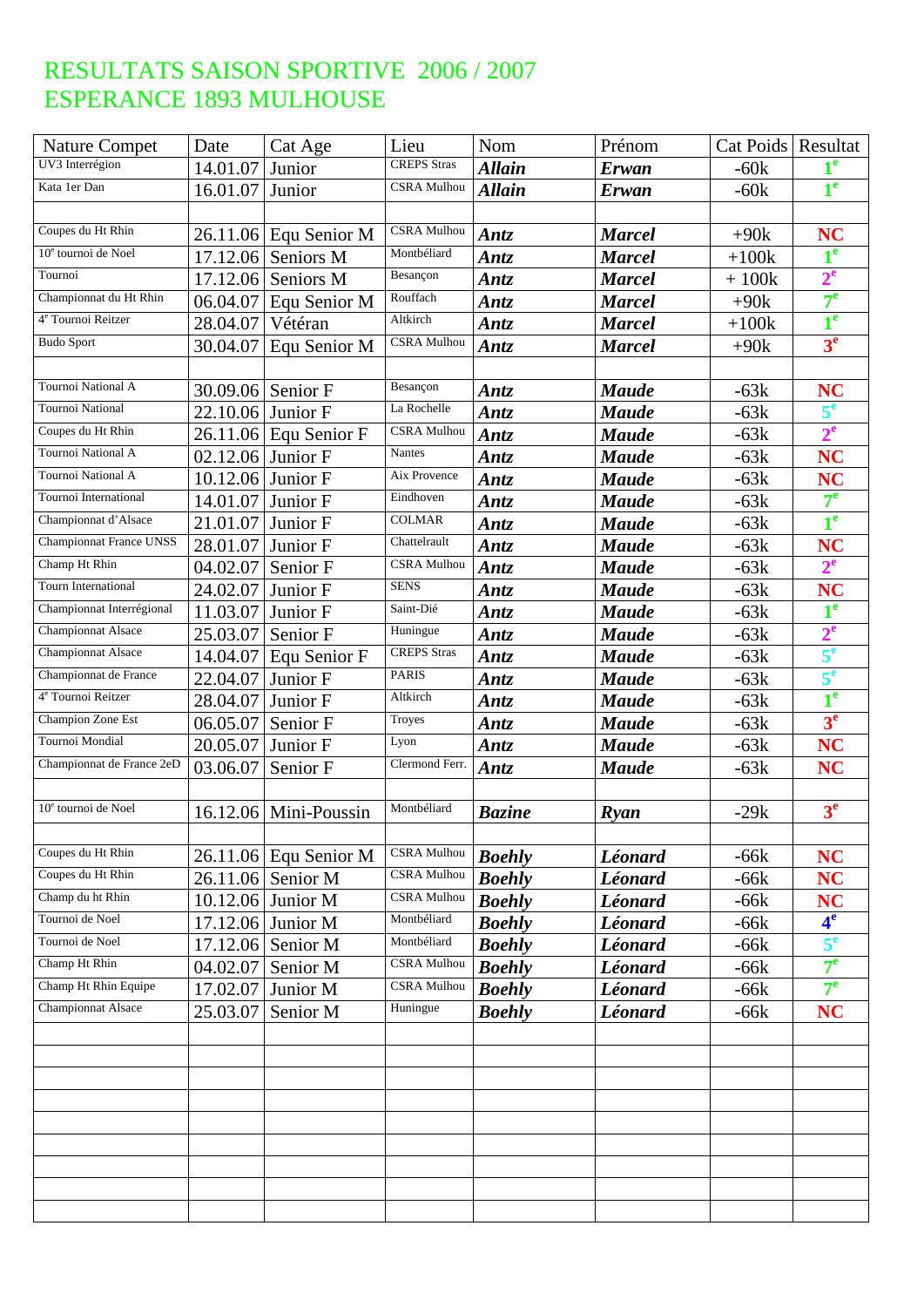| <b>Nature Compet</b>                 | Date     | Cat Age              | Lieu                 | Nom           | Prénom               | Cat Poids   Resultat |                   |
|--------------------------------------|----------|----------------------|----------------------|---------------|----------------------|----------------------|-------------------|
| 5 <sup>e</sup> Edouard Schuler       | 29.10.06 | Minime M             | Mulhouse             | <b>Boehly</b> | <b>Vivian</b>        | $-42k$               | <b>NC</b>         |
| 36 <sup>e</sup> Tourn Edmond Vollmer | 12.11.06 | Minime M             | Lauterbourg          | <b>Boehly</b> | <b>Vivian</b>        | $-42k$               | <b>NC</b>         |
| Tournoi                              | 17.12.06 | Minime M             | Besançon             | <b>Boehly</b> | <b>Vivian</b>        | $-42k$               | <b>NC</b>         |
| 17e Chal ELTGEN                      | 28.01.07 | Minime M             | Audincourt           | <b>Boehly</b> | <b>Vivian</b>        | $-42k$               | <b>NC</b>         |
| Champ Ht Rhin                        | 04.02.07 | Minime M             | <b>CSRA</b> Mulhou   | <b>Boehly</b> | <b>Vivian</b>        | $-42k$               | <b>NC</b>         |
| le Tour District                     | 24.02.07 | Minime M             | <b>CSRA</b> Mulhou   | <b>Boehly</b> | <b>Vivian</b>        | $-42k$               | 3 <sup>e</sup>    |
| Coupes des Jeunes                    | 01.04.07 | Minime M             | Ribeauvillé          | <b>Boehly</b> | <b>Vivian</b>        | $-46k$               | $2^e$             |
| Championnat d'Alsace                 | 28.03.07 | Minime M             | Creps Strasb         | <b>Boehly</b> | <b>Vivian</b>        | -46k                 | 3 <sup>e</sup>    |
| <b>Tourn Baumgartner</b>             | 22.04.07 | Minime M             | Belfort              | <b>Boehly</b> | <b>Vivian</b>        | $-46k$               | 3 <sup>e</sup>    |
| 4 <sup>e</sup> Tournoi Reitzer       | 28.04.07 | Minime M             | Altkirch             | <b>Boehly</b> | <b>Vivian</b>        | -46k                 | <b>6e</b>         |
| Champ Ht Rhin                        | 03.06.07 | Minime M             | <b>CSRA Mulhou</b>   | <b>Boehly</b> | <b>Vivian</b>        | $-46k$               | 1 <sup>e</sup>    |
|                                      |          |                      |                      |               |                      |                      |                   |
| 5 <sup>e</sup> Edouard Schuler       | 29.10.06 | Minime M             | Mulhouse             | <b>Bohn</b>   | <b>Steven</b>        | $-60k$               | 5 <sup>e</sup>    |
| 36 <sup>e</sup> Tourn Edmond Vollmer | 12.11.06 | Minime M             | Lauterbourg          | <b>Bohn</b>   | <b>Steven</b>        | $-60k$               | 1 <sup>e</sup>    |
| Tournoi                              |          | 17.12.06 Minime M    | Besançon             | <b>Bohn</b>   | <b>Steven</b>        | $-60k$               | <b>NC</b>         |
| 17e Chal ELTGEN                      | 28.01.07 | Minime M             | Audincourt           | <b>Bohn</b>   | <b>Steven</b>        | $-60k$               | 3 <sup>e</sup>    |
| Champ Ht Rhin                        | 04.02.07 | Minime M             | <b>CSRA</b> Mulhou   | <b>Bohn</b>   | <b>Steven</b>        | $-60k$               | $2^e$             |
| Tournoi International                | 17.02.07 | Minime M             | <b>LAVAL</b>         | <b>Bohn</b>   | <b>Steven</b>        | $-60k$               | <b>NC</b>         |
| 1 <sup>er</sup> Tour District        | 24.02.07 | Minime M             | <b>CSRA Mulhou</b>   | <b>Bohn</b>   | <b>Steven</b>        | $-60k$               | 1 <sup>e</sup>    |
| 2 <sup>e</sup> Tour District         | 17.03.07 | Minime M             | Mulhouse             | <b>Bohn</b>   | <b>Steven</b>        | $-60k$               | 1 <sup>e</sup>    |
| Championnat Alsace                   | 25.03.07 | Minime M             | Huningue             | <b>Bohn</b>   | <b>Steven</b>        | $-60k$               | $5^e$             |
| Coupes des Jeunes                    | 01.04.07 | Minime M             | Ribeauvillé          | <b>Bohn</b>   | <b>Steven</b>        | $-60k$               | $2^e$             |
| Championnat d'Alsace                 | 28.03.07 | Minime M             | <b>Creps Strasb</b>  | <b>Bohn</b>   | <b>Steven</b>        | $-60k$               | 1 <sup>e</sup>    |
| 4 <sup>e</sup> Tournoi Reitzer       | 28.04.07 | Minime M             | Altkirch             | <b>Bohn</b>   | <b>Steven</b>        | $-60k$               | 5 <sup>e</sup>    |
| Cpes Interrégionales                 | 13.05.07 | Minime M             | Besançon             | <b>Bohn</b>   | <b>Steven</b>        | $-60k$               | $7^{\circ}$       |
| Champ Ht Rhin                        | 03.06.07 | Minime M             | <b>CSRA Mulhou</b>   | <b>Bohn</b>   | <b>Steven</b>        | $-66k$               | 1 <sup>e</sup>    |
|                                      |          |                      |                      |               |                      |                      |                   |
| 5 <sup>e</sup> Edouard Schuler       | 29.10.06 | Minime M             | Mulhouse             | <b>Bohrer</b> | <b>Anthony</b>       | $-38k$               | <b>NC</b>         |
| 1e Tour District                     | 24.02.07 | Minime M             | <b>CSRA Mulhou</b>   | <b>Bohrer</b> | <b>Anthony</b>       | $-42k$               | 5 <sup>e</sup>    |
| 4 <sup>e</sup> Tournoi Reitzer       | 28.04.07 | Minime M             | Altkirch             | <b>Bohrer</b> | <b>Anthony</b>       | $-42k$               | 5 <sup>e</sup>    |
| Champ Ht Rhin                        |          | 03.06.07 Minime M    | CSRA Mulhou   Bohrer |               | <b>Anthony</b>       | $-38k$               | $\triangleleft$ e |
|                                      |          |                      |                      |               |                      |                      |                   |
| 1e Tour District                     | 24.02.07 | Minime M             | <b>CSRA</b> Mulhou   | <b>Bohrer</b> | <b>Eddie</b>         | $-46k$               | $2^e$             |
|                                      |          |                      |                      |               |                      |                      |                   |
| 5 <sup>e</sup> Edouard Schuler       |          | 29.10.06 Poussine    | Mulhouse             | <b>Bohrer</b> | <b>Elodie</b>        | $-32k$               | 4 <sup>e</sup>    |
| 17e Chal ELTGEN                      | 27.01.07 | Poussine             | Audincourt           | <b>Bohrer</b> | <b>Elodie</b>        | $-28k$               | 3 <sup>e</sup>    |
| 4 <sup>e</sup> Tournoi Reitzer       | 28.04.07 | Poussine             | Altkirch             | <b>Bohrer</b> | <b>Elodie</b>        | $-33k$               | 4 <sup>e</sup>    |
| Animation                            | 05.05.07 | Poussine             | Boutzwiller          | <b>Bohrer</b> | <b>Elodie</b>        | $-32k$               | <b>Argent</b>     |
|                                      |          |                      |                      |               |                      |                      |                   |
| 5 <sup>e</sup> Edouard Schuler       |          | $29.10.06$ Benjamine | Mulhouse             | <b>Bohrer</b> | <b>Océane</b>        | $-32k$               | <b>NC</b>         |
| 17e Chal ELTGEN                      | 27.01.07 | Benjamine            | Audincourt           | <b>Bohrer</b> | <b>Océane</b>        | $-32k$               | 3 <sup>e</sup>    |
| 1e Tour District                     | 24.02.07 | Benjamine            | <b>CSRA</b> Mulhou   | <b>Bohrer</b> | <i><b>Océane</b></i> | $-32k$               | 1 <sup>e</sup>    |
| 4 <sup>e</sup> Tournoi Reitzer       | 28.04.07 | Benjamine            | Altkirch             | <b>Bohrer</b> | <b>Océane</b>        | $-36k$               | 5 <sup>e</sup>    |
| Tourn Lombard                        | 03.06.07 | Benjamine            | Champagney           | <b>Bohrer</b> | <b>Océane</b>        | $-36k$               | 1 <sup>e</sup>    |
| Tourn                                | 10.06.07 | Benjamine            | Wintzenheim          | <b>Bohrer</b> | <b>Océane</b>        | $-32k$               | $2^e$             |
|                                      |          |                      |                      |               |                      |                      |                   |
|                                      |          |                      |                      |               |                      |                      |                   |
|                                      |          |                      |                      |               |                      |                      |                   |
|                                      |          |                      |                      |               |                      |                      |                   |
|                                      |          |                      |                      |               |                      |                      |                   |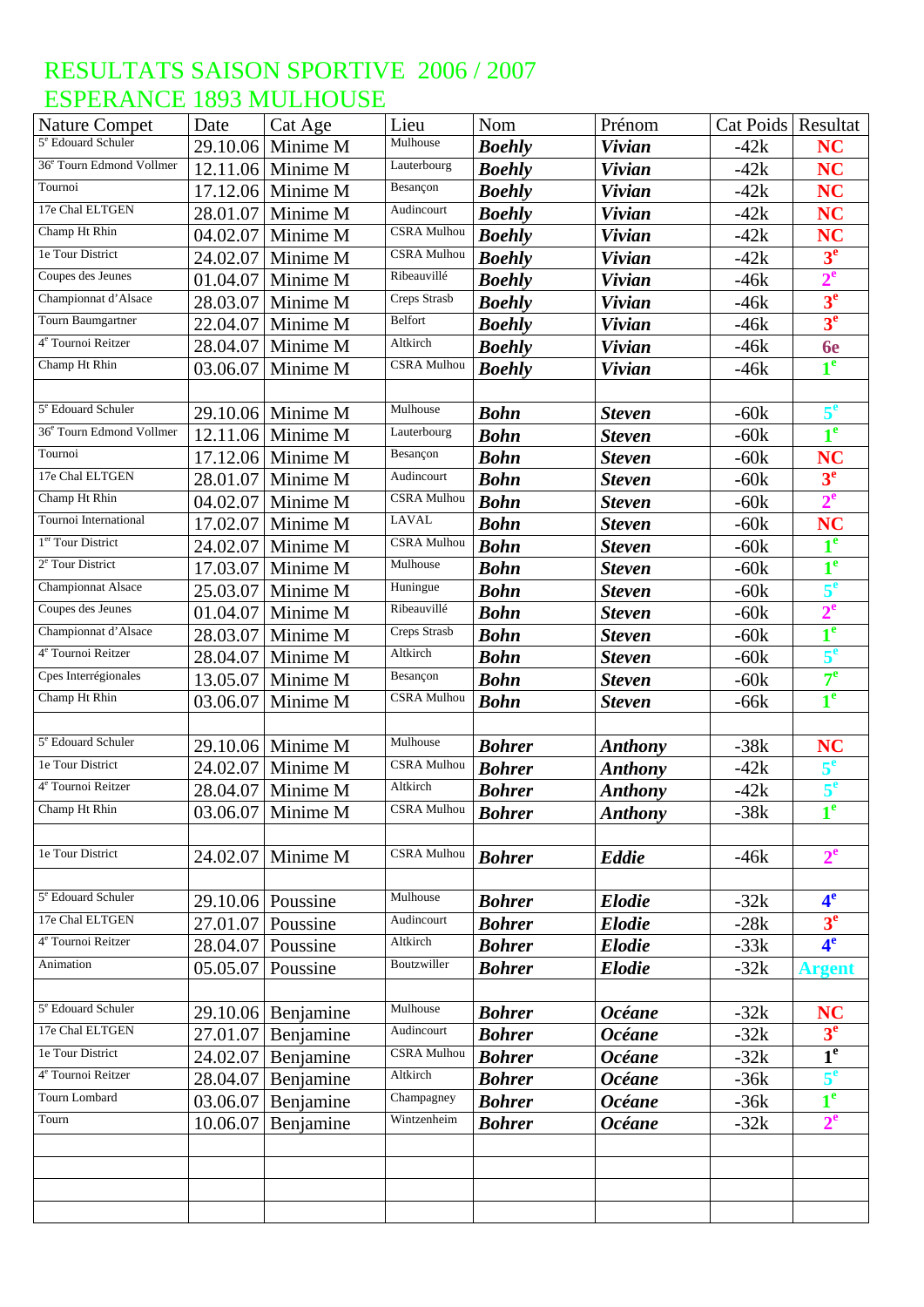| <b>Nature Compet</b>                 | Date             | Cat Age               | Lieu                              | Nom            | Prénom           | Cat Poids   Resultat |                  |
|--------------------------------------|------------------|-----------------------|-----------------------------------|----------------|------------------|----------------------|------------------|
| 36 <sup>e</sup> Tourn Edmond Vollmer |                  | 12.11.06 Minime M     | Lauterbourg                       | <b>Boukail</b> | <b>Soufiane</b>  | $-50k$               |                  |
| Tournoi                              |                  | 17.12.06 Minime M     | Besançon                          | <b>Boukail</b> | <b>Soufiane</b>  | $-50k$               | $2^e$            |
| Champ Ht Rhin                        | 04.02.07         | Minime M              | <b>CSRA</b> Mulhou                | <b>Boukail</b> | <b>Soufiane</b>  | $-50k$               | 1 <sup>e</sup>   |
| <b>Tournoi International</b>         | 17.02.07         | Minime M              | <b>LAVAL</b>                      | <b>Boukail</b> | <b>Soufiane</b>  | $-50k$               | <b>NC</b>        |
| 1 <sup>er</sup> Tour District        | 24.02.07         | Minime M              | <b>CSRA Mulhou</b>                | <b>Boukail</b> | <b>Soufiane</b>  | $-50k$               | 1 <sup>e</sup>   |
| 2 <sup>e</sup> Tour District         | 17.03.07         | Minime M              | Mulhouse                          | <b>Boukail</b> | <b>Soufiane</b>  | $-50k$               | 1 <sup>e</sup>   |
| Championnat Alsace                   | 25.03.07         | Minime M              | Huningue                          | <b>Boukail</b> | <b>Soufiane</b>  | $-50k$               | 1 <sup>e</sup>   |
| Coupes des Jeunes                    | 01.04.07         | Minime M              | Ribeauvillé                       | <b>Boukail</b> | <b>Soufiane</b>  | $-50k$               | 1 <sup>e</sup>   |
| Championnat d'Alsace                 | 28.03.07         | Minime M              | <b>Creps Strasb</b>               | <b>Boukail</b> | <b>Soufiane</b>  | $-50k$               | 1 <sup>e</sup>   |
| Tourn Baumgartner                    | 22.04.07         | Minime M              | Belfort                           | <b>Boukail</b> | <b>Soufiane</b>  | $-55k$               | 1 <sup>e</sup>   |
| 4 <sup>e</sup> Tournoi Reitzer       | 28.04.07         | Minime M              | Altkirch                          | <b>Boukail</b> | <b>Soufiane</b>  | $-55k$               | 1 <sup>e</sup>   |
| Cpes Interrégionales                 | 13.05.07         | Minime M              | Besançon                          | <b>Boukail</b> | <b>Soufiane</b>  | $-50k$               | 1 <sup>e</sup>   |
| Champ Ht Rhin                        | 03.06.07         | Minime M              | <b>CSRA</b> Mulhou                | <b>Boukail</b> | <b>Soufiane</b>  | $-50k$               | 1 <sup>e</sup>   |
|                                      |                  |                       |                                   |                |                  |                      |                  |
| 5 <sup>e</sup> Edouard Schuler       |                  | 29.10.06 Poussine     | Mulhouse                          | <b>Burger</b>  | <b>Charlotte</b> | $-30k$               | 1 <sup>e</sup>   |
| 10e Tournoi de Noel                  |                  | 16.12.06 Poussine     | Montbéliard                       | <b>Burger</b>  | <b>Charlotte</b> | $-32k$               | 1 <sup>e</sup>   |
| 17e Chal ELTGEN                      | 27.01.07         | Poussine              | Audincourt                        | <b>Burger</b>  | <b>Charlotte</b> | $-32k$               | $2^{\mathrm{e}}$ |
| 4 <sup>e</sup> Tournoi Reitzer       | 28.04.07         | Poussine              | Altkirch                          | <b>Burger</b>  | <b>Charlotte</b> | $-32k$               | 4 <sup>e</sup>   |
| Animation                            | 05.05.07         | Poussine              | Bourtzwiller                      | <b>Burger</b>  | <b>Charlotte</b> | $-30k$               | OR               |
| Tourn                                | 10.06.07         | Poussine              | Wintzenheim                       | <b>Burger</b>  | <b>Charlotte</b> | $-28k$               | $2^{\mathrm{e}}$ |
|                                      |                  |                       |                                   |                |                  |                      |                  |
| 5 <sup>e</sup> Edouard Schuler       |                  | $29.10.06$ Benjamine  | Mulhouse                          | Caillot        | Coline           | $-32k$               | <b>NC</b>        |
| 10e Tournoi de Noel                  | 16.12.06         | Benjamine             | Montbéliard                       | Caillot        | Coline           | $-32k$               | 1 <sup>e</sup>   |
| 17e Chal ELTGEN                      | 27.01.07         | Benjamine             | Audincourt                        | Caillot        | <b>Coline</b>    | $-32k$               | $2^e$            |
| Tourn Lombard                        | 03.06.07         |                       | Champagney                        | Caillot        | <b>Coline</b>    | $-36k$               | 2 <sup>e</sup>   |
|                                      |                  | Benjamine             |                                   |                |                  |                      |                  |
| 5 <sup>e</sup> Edouard Schuler       | 29.10.06 Poussin |                       | Mulhouse                          | <b>Chotel</b>  | <b>Alexandre</b> | $-25k$               | 1 <sup>e</sup>   |
| 17e Chal ELTGEN                      | 27.01.07         |                       | Audincourt                        |                |                  |                      | 2 <sup>e</sup>   |
|                                      |                  | Poussin               |                                   | <b>Chotel</b>  | <b>Alexandre</b> | $-24k$               |                  |
| 5 <sup>e</sup> Edouard Schuler       |                  |                       | Mulhouse                          |                |                  |                      | 1 <sup>e</sup>   |
| 10e Tournoi de Noel                  |                  | $29.10.06$ Poussine   | Montbéliard                       | Corga          | <b>Alison</b>    | $-31k$               | 4 <sup>e</sup>   |
| 17e Chal ELTGEN                      |                  | 16.12.06 Poussine     | Audincourt                        | Corga          | <b>Alison</b>    | $-30k$               | 4 <sup>e</sup>   |
|                                      | 27.01.07         | Poussine              | Bourtzwiller                      | Corga          | <b>Alison</b>    | $-30k$               |                  |
| Animation                            | 05.05.07         | Poussine              |                                   | Corga          | <b>Alison</b>    | $-30k$               | <b>bronze</b>    |
| Coupes du Ht Rhin                    |                  |                       |                                   |                |                  |                      |                  |
| Coupes du Ht Rhin                    |                  | 26.11.06 Equ Senior M | CSRA Mulhou<br><b>CSRA</b> Mulhou | Daki           | <b>Flakrim</b>   | $-81k$               | <b>NC</b>        |
| Champ du ht Rhin                     |                  | 26.11.06 Senior M     | <b>CSRA</b> Mulhou                | Daki           | <b>Flakrim</b>   | $-81k$               | <b>NC</b>        |
| Tournoi de Noel                      |                  | 10.12.06 Junior M     |                                   | Daki           | <b>Flakrim</b>   | $-81k$               | NC               |
|                                      |                  | 17.12.06 Junior M     | Monbéliard                        | Daki           | <b>Flakrim</b>   | $-81k$               | 5 <sup>e</sup>   |
| Tournoi de Noel                      |                  | 17.12.06 Senior M     | Monbéliard                        | Daki           | <b>Flakrim</b>   | $-81k$               | 3 <sup>e</sup>   |
| Champ Ht Rhin                        | 04.02.07         | Senior M              | CSRA Mulhou                       | Daki           | <b>Flakrim</b>   | $-81k$               | $7^{\circ}$      |
| Champ Ht Rhin Equipe                 | 17.02.07         | Junior M              | <b>CSRA Mulhou</b>                | Daki           | <b>Flakrim</b>   | $-81k$               | $7^{\circ}$      |
| <b>Championnat Alsace</b>            | 25.02.07         | Senior M              | Huningue                          | Daki           | <b>Flakrim</b>   | $-81k$               | <b>NC</b>        |
| Championnat du Ht Rhin               | 06.04.07         | Equ Senior M          | Rouffach                          | Daki           | <b>Flakrim</b>   | $-81k$               | 7 <sup>e</sup>   |
|                                      |                  |                       |                                   |                |                  |                      |                  |
|                                      |                  |                       |                                   |                |                  |                      |                  |
|                                      |                  |                       |                                   |                |                  |                      |                  |
|                                      |                  |                       |                                   |                |                  |                      |                  |
|                                      |                  |                       |                                   |                |                  |                      |                  |
|                                      |                  |                       |                                   |                |                  |                      |                  |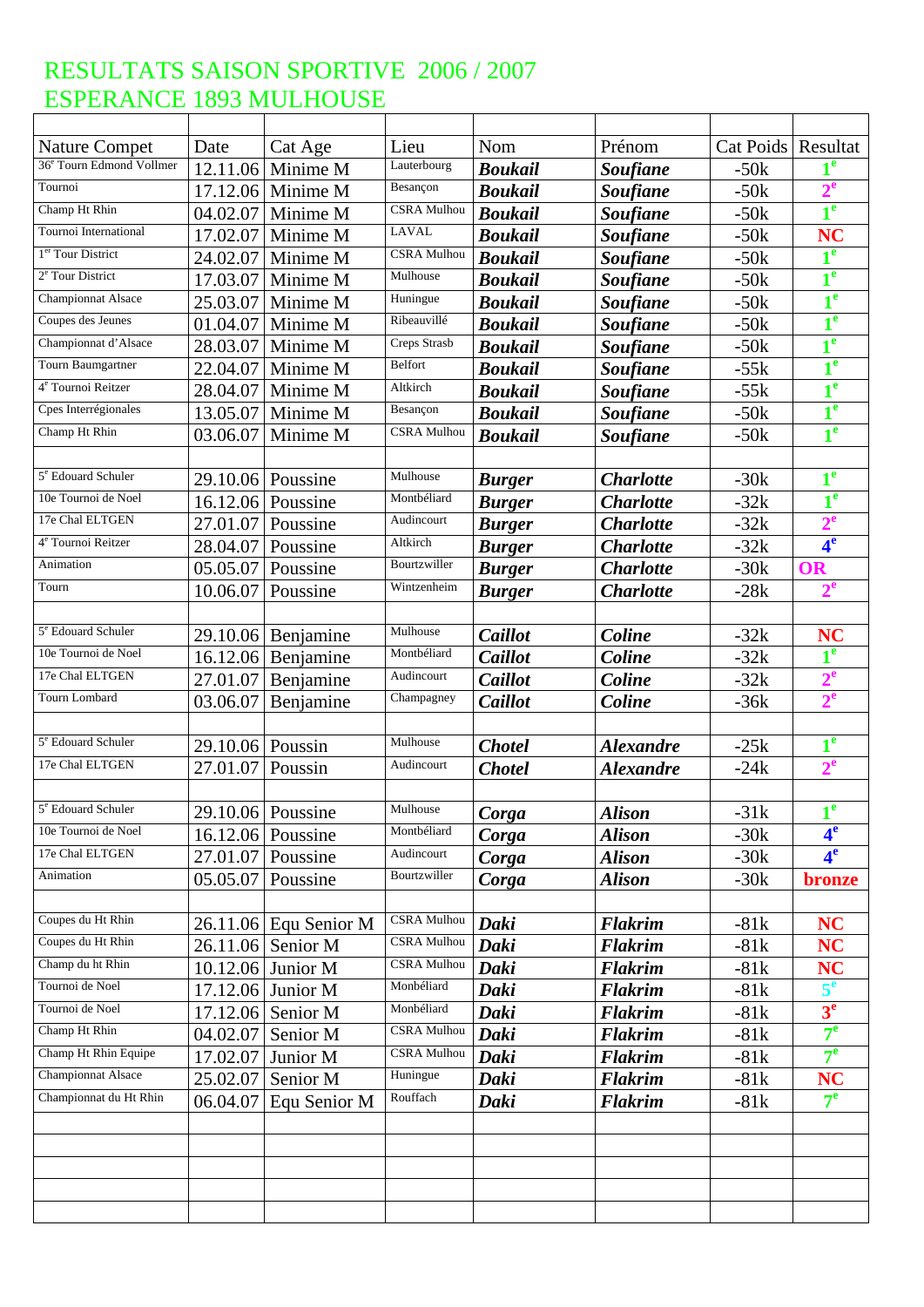| <b>Nature Compet</b>           | Date               | Cat Age                 | Lieu                 | Nom              | Prénom           | Cat Poids | Resultat         |
|--------------------------------|--------------------|-------------------------|----------------------|------------------|------------------|-----------|------------------|
| Tournoi National A             | 30.09.06           | Senior F                | Besançon             | <b>Dolega</b>    | <b>Jennifer</b>  | $-57k$    | <b>NC</b>        |
| Coupes du Ht Rhin              |                    | $26.11.06$ Equ Senior F | <b>CSRA</b> Mulhou   | <b>Dolega</b>    | <b>Jennifer</b>  | $-57k$    | $2^e$            |
| Champ Alsace UNSS              | 29.11.06           | Junior F                | <b>CREPS</b> Stras   | <b>Dolega</b>    | <b>Jennifer</b>  | $-57k$    | <b>NC</b>        |
| Tournoi National A             | 02.12.06           | Junior F                | <b>Nantes</b>        | <b>Dolega</b>    | <b>Jennifer</b>  | $-57k$    | <b>NC</b>        |
| Champ du ht Rhin               | 10.12.06           | Junior F                | <b>CSRA Mulhou</b>   | <b>Dolega</b>    | <b>Jennifer</b>  | $-57k$    | 3 <sup>e</sup>   |
| Tournoi Internationnal         | 14.01.07           | Junior F                | <b>Morges Suisse</b> | <b>Dolega</b>    | <b>Jennifer</b>  | $-57k$    | 7 <sup>e</sup>   |
| Championnat d'Alsace           | 21.01.07           | Junior F                | <b>COLMAR</b>        | <b>Dolega</b>    | <b>Jennifer</b>  | $-57k$    | 3 <sup>e</sup>   |
| Champ Ht Rhin                  | 04.02.07           | Senior F                | CSRA Mulhou          | <b>Dolega</b>    | <b>Jennifer</b>  | $-57k$    | 2 <sup>e</sup>   |
| Tourn International            | 24.02.07           | Junior F                | <b>SENS</b>          | <b>Dolega</b>    | <b>Jennifer</b>  | $-57k$    | <b>NC</b>        |
| Championnat Interrégional      | 11.03.07           | Junior F                | Saint-Dié            | <b>Dolega</b>    | <b>Jennifer</b>  | $-57k$    | NC               |
| <b>Championnat Alsace</b>      | 25.03.07           | Senior F                | Huningue             | <b>Dolega</b>    | <b>Jennifer</b>  | $-57k$    | 3 <sup>e</sup>   |
| <b>Championnat Alsace</b>      | 14.04.07           | Equ Senior F            | <b>CREPS</b> Stras   | <b>Dolega</b>    | <b>Jennifer</b>  | $-57k$    | 5 <sup>e</sup>   |
| Champion Zone Est              | 06.05.07           | Senior F                | Troyes               | <b>Dolega</b>    | <b>Jennifer</b>  | $-57k$    | <b>NC</b>        |
|                                |                    |                         |                      |                  |                  |           |                  |
| Coupes du Ht Rhin              |                    | 26.11.06 Equ Senior M   | CSRA Mulhou          | Dula             | <b>Korab</b>     | $-90k$    | 5 <sup>e</sup>   |
| Tournoi                        | 17.12.06           | Senior M                | Besançon             | Dula             | <b>Korab</b>     | $-90k$    | 3 <sup>e</sup>   |
| <b>Budo Sport</b>              | 30.04.07           | Equ Senior M            | <b>CSRA Mulhou</b>   | Dula             | <b>Korab</b>     | $-90k$    | 3 <sup>e</sup>   |
|                                |                    |                         |                      |                  |                  |           |                  |
| Coupes du Ht Rhin              | 26.11.06           | Equ Senior M            | <b>CSRA Mulhou</b>   | Feka             | Sadik            | $+90k$    | 5 <sup>e</sup>   |
| Coupes du Ht Rhin              | 26.11.06           | Senior M                | CSRA Mulhou          | Feka             | <b>Sadik</b>     | $+90k$    | 5 <sup>e</sup>   |
| <b>Budo Sport</b>              | 30.04.07           | Equ Senior M            | <b>CSRA Mulhou</b>   | Feka             | <b>Sadik</b>     | $-90k$    | 3 <sup>e</sup>   |
|                                |                    |                         |                      |                  |                  |           |                  |
| Tournoi de Noel                |                    | 17.12.06 Benjamin       | Montbéliard          | <b>Genin</b>     | Yannick          | $-42k$    | 6 <sup>e</sup>   |
|                                |                    |                         |                      |                  |                  |           |                  |
| 5 <sup>e</sup> Edouard Schuler | 29.10.06 Poussin   |                         | Mulhouse             | Giannuzzi        | <b>Bryan</b>     | $-25k$    | $2^{\mathrm{e}}$ |
| Tournoi de Noel                | 17.12.06 Poussin   |                         | Montbéliard          | Giannuzzi        | <b>Bryan</b>     | $-24k$    | 3 <sup>e</sup>   |
| 17e Chal ELTGEN                | 27.01.07           | Poussin                 | Audincourt           | Giannuzzi        | <b>Bryan</b>     | $-25k$    | 1 <sup>e</sup>   |
| 4 <sup>e</sup> Tournoi Reitzer | 28.04.07 Poussin   |                         | Altkirch             | Giannuzzi        | <b>Bryan</b>     | $-27k$    | $2^e$            |
| <b>Animation Poussins</b>      | $05.05.07$ Poussin |                         | Bourtzwiller         | Giannuzzi        | <b>Bryan</b>     | $-25k$    | <b>OR</b>        |
| Tourn                          | 10.06.07           | Poussin                 | Wintzenheim          | <b>Giannuzzi</b> | <b>Bryan</b>     | $-25k$    | 1 <sup>e</sup>   |
|                                |                    |                         |                      |                  |                  |           |                  |
| Tournoi de Noel                |                    | $16.12.06$ Mini-Poussin | Montbéliard          | <b>Laarid</b>    | <b>Imad-Dine</b> | $-27k$    | $2^e$            |
| 17e Chal ELTGEN                | 27.01.07           | Mini-Poussin            | Audincourt           | <b>Laarid</b>    | <b>Imad-Ine</b>  | $-27k$    | 3 <sup>e</sup>   |
|                                |                    |                         |                      |                  |                  |           |                  |
| UV <sub>2</sub>                | 10.06.07           | Senior M                | Epinal               | <b>Martino</b>   | <b>Antoine</b>   | $-100K$   | $1^e$            |
| 1er DAN                        | 10.06.07           | Senior M                | Epinal               | <b>Martino</b>   | <b>Antoine</b>   | $-100K$   | 1 <sup>e</sup>   |
|                                |                    |                         |                      |                  |                  |           |                  |
| Champ Ht Rhin                  | 04.02.07           | Senior F                | <b>CSRA Mulhou</b>   | <b>Matter</b>    | <b>Martine</b>   | $-63k$    | <b>NC</b>        |
| <b>Championnat Alsace</b>      | 25.03.07           | Senior F                | Huningue             | <b>Matter</b>    | <b>Martine</b>   | $-63k$    | <b>NC</b>        |
| <b>Budo Sport</b>              | 30.04.07           | Equ Senior F            | CSRA Mulhou          | <b>Matter</b>    | <b>Martine</b>   | $-63k$    | 3 <sup>e</sup>   |
|                                |                    |                         |                      |                  |                  |           |                  |
| UV <sub>2</sub>                | 10.06.07           | Senior M                | Epinal               | Metzger          | <b>Denis</b>     | $-81k$    | 1 <sup>e</sup>   |
|                                |                    |                         |                      |                  |                  |           |                  |
| Tournoi de Noel                |                    | 16.12.06 Mini-Poussin   | Montbéliard          | Meyer            | <b>Pierrick</b>  | $-21k$    | 6 <sup>e</sup>   |
| 17e Chal ELTGEN                | 27.01.07           | Mini-Poussin            | Audincourt           |                  | <b>Pierrick</b>  |           | $2^e$            |
|                                |                    |                         |                      | Meyer            |                  | $-24k$    |                  |
|                                |                    |                         |                      |                  |                  |           |                  |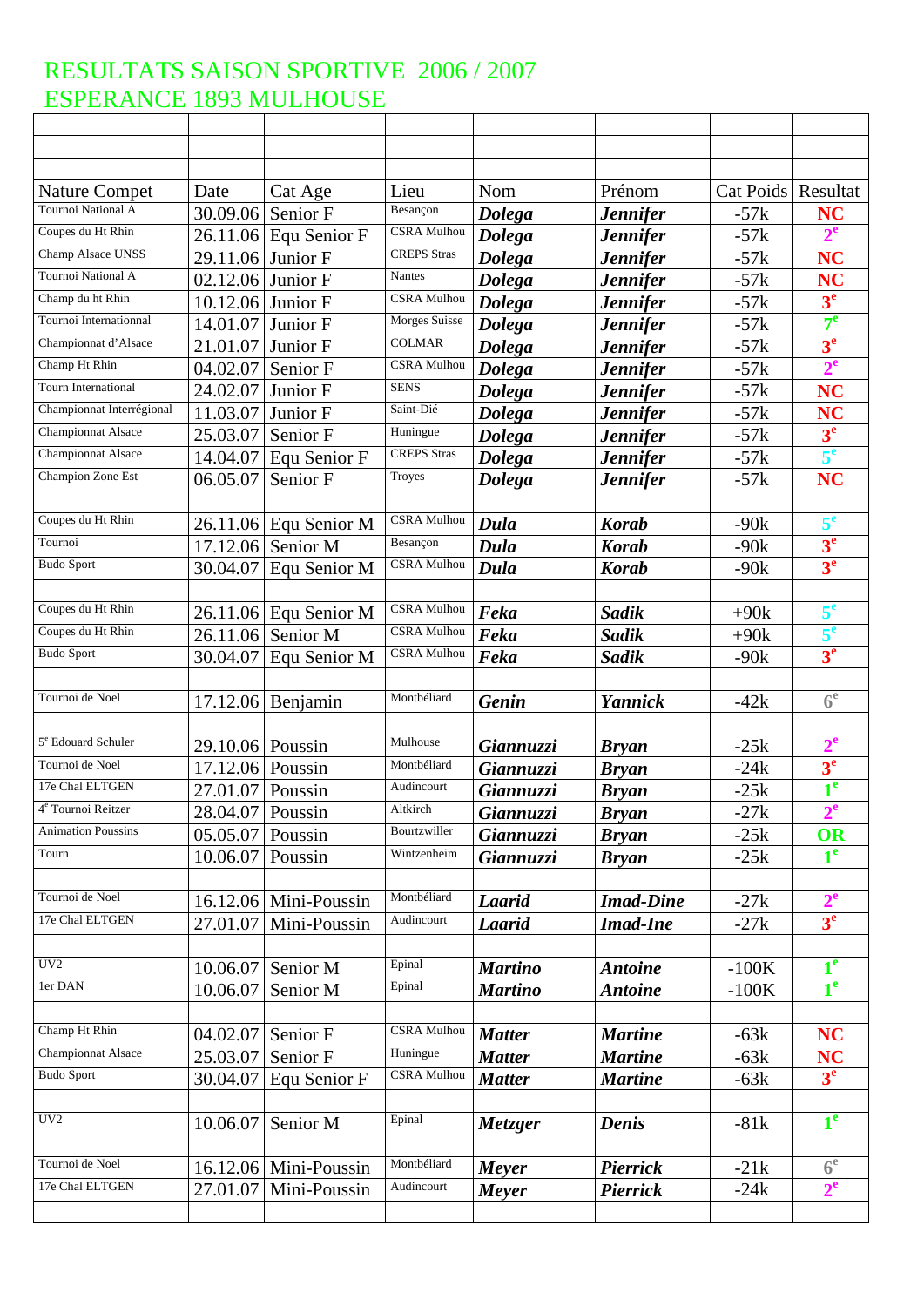| <b>Nature Compet</b>                 | Date     | Cat Age               | Lieu                | Nom           | Prénom           | <b>Cat Poids</b> | Resultat         |
|--------------------------------------|----------|-----------------------|---------------------|---------------|------------------|------------------|------------------|
| Critérium Régional                   | 15.10.06 | Cadet                 | <b>CREPS</b> Strasb | <b>Nicot</b>  | <b>Benjamin</b>  | $-73k$           | $5^{\circ}$      |
| 5 <sup>e</sup> Edouard Schuler       | 29.10.06 | Cadet                 | Mulhouse            | <b>Nicot</b>  | <b>Benjamin</b>  | $-73k$           | $5^e$            |
| Champ Ht Rhin UNSS                   | 08.11.06 | Cadet                 | Colmar              | <b>Nicot</b>  | <b>Benjamin</b>  | $-73k$           | 3 <sup>e</sup>   |
| 36 <sup>e</sup> Tourn Edmond Vollmer | 12.11.06 | Cadet                 | Lauterbourg         | <b>Nicot</b>  | <b>Benjamin</b>  | $-73k$           | $7^{\circ}$      |
| Chanp Alsace UNSS                    | 29.11.06 | Cadet                 | <b>CREPS</b> Strasb | <b>Nicot</b>  | <b>Benjamin</b>  | $-73k$           | NC               |
| Champ du ht Rhin                     | 10.12.06 | Cadet                 | <b>CSRA Mulhou</b>  | <b>Nicot</b>  | <b>Benjamin</b>  | $-73k$           | 3 <sup>e</sup>   |
| Tournoi                              | 17.12.06 | Cadet                 | Besançon            | <b>Nicot</b>  | <b>Benjamin</b>  | $-73k$           | 3 <sup>e</sup>   |
| 17e Chal ELTGEN                      | 28.01.07 | Cadet                 | Audincourt          | <b>Nicot</b>  | <b>Benjamin</b>  | $-73k$           | <b>NC</b>        |
| 17 <sup>e</sup> Tournoi National     | 04.02.07 | Cadet                 | Dijon               | <b>Nicot</b>  | <b>Benjamin</b>  | $-73k$           | <b>NC</b>        |
| Coupes des Jeunes                    | 01.04.07 | Cadet                 | Ribeauvillé         | <b>Nicot</b>  | <b>Benjamin</b>  | $-73k$           | 7 <sup>e</sup>   |
| Critérium Kyus                       | 03.06.07 | Cadet                 | <b>CSRA Mulhou</b>  | <b>Nicot</b>  | <b>Benjamin</b>  | $-73k$           | 3 <sup>e</sup>   |
|                                      |          |                       |                     |               |                  |                  |                  |
| Coupes du Ht Rhin                    |          | 26.11.06 Equ Senior M | <b>CSRA</b> Mulhou  | Rafald        | Dimitri          | $-73k$           | $5^{\mathrm{e}}$ |
| Coupes du Ht Rhin                    | 26.11.06 | Senior M              | CSRA Mulhou         | <b>Rafald</b> | Dimitri          | $-73k$           | <b>NC</b>        |
| 10e Tourn de Noel                    | 17.12.06 | Junior M              | Montbéliard         | Rafald        | Dimitri          | $-73k$           | 1 <sup>e</sup>   |
| 10e Tourn de Noel                    | 17.12.06 | Senior M              | Montbéliard         | Rafald        | Dimitri          | $-90k$           | 4 <sup>e</sup>   |
| Tourn Inter                          | 07.01.07 | Senior M              | Epinal              | Rafald        | Dimitri          | $-73k$           | <b>NC</b>        |
| Tournoi Internationnal               | 14.01.07 | Junior M              | Morges Suisse       | Rafald        | Dimitri          | $-73k$           | $7^{\circ}$      |
| Champ Ht Rhin                        | 04.02.07 | Senior M              | CSRA Mulhou         | Rafald        | Dimitri          | $-73k$           | 5 <sup>e</sup>   |
| Champ Ht Rhin Equipe                 | 17.02.07 | Junior M              | CSRA Mulhou         | Rafald        | Dimitri          | $-73k$           | $7^{\circ}$      |
| <b>Championnat Alsace</b>            | 25.03.07 | Senior M              | Huningue            | Rafald        | Dimitri          | $-73k$           | <b>NC</b>        |
| Championnat du Ht Rhin               | 06.04.07 | Equ Senior M          | Rouffach            | Rafald        | Dimitri          | $-73k$           | 7 <sup>e</sup>   |
| <b>Budo Sport</b>                    | 30.04.07 | Equ Senior M          | <b>CSRA Mulhou</b>  | Rafald        | Dimitri          | $-81k$           | 3 <sup>e</sup>   |
|                                      |          |                       |                     |               |                  |                  |                  |
| 5 <sup>e</sup> Edouard Schuler       | 29.10.06 | Minime F              | Mulhouse            | <b>Ressel</b> | Angélique        | $-63k$           | 3 <sup>e</sup>   |
| 36 <sup>e</sup> Tourn Edmond Vollmer |          | 12.11.06 Minime F     | Lauterbourg         | <b>Ressel</b> | <b>Angélique</b> | $-63k$           | 5 <sup>e</sup>   |
| 17e Chal ELTGEN                      |          | 28.01.07 Minime F     | Audincourt          | Ressel        | Angélique        | $-63k$           | <b>NC</b>        |
| Champ Ht Rhin                        | 04.02.07 | Minime F              | <b>CSRA</b> Mulhou  | <b>Ressel</b> | <b>Angélique</b> | $-63k$           | 1 <sup>e</sup>   |
| le Tour District                     | 24.02.07 | Minime F              | <b>CSRA Mulhou</b>  | <b>Ressel</b> | <b>Angélique</b> | $-63k$           | 1 <sup>e</sup>   |
| 2 <sup>e</sup> Tour District         | 17.03.07 | Minime F              | Mulhouse            | Ressel        | <b>Angélique</b> | $-63k$           | 1 <sup>e</sup>   |
| <b>Championnat Alsace</b>            | 25.03.07 | Minime F              | Huningue            | <b>Ressel</b> | <b>Angélique</b> | $-63k$           | 5 <sup>e</sup>   |
| Coupes des Jeunes                    | 31.03.07 | Minime F              | Ribeauvillé         | Ressel        | <b>Angélique</b> | $-63k$           | 3 <sup>e</sup>   |
| 4 <sup>e</sup> Tournoi Reitzer       | 28.04.07 | Minime F              | Altkirch            | <b>Ressel</b> | <b>Angélique</b> | $-63k$           | 3 <sup>e</sup>   |
|                                      |          |                       |                     |               |                  |                  |                  |
| Critérium Régional                   | 15.10.06 | Cadette               | <b>CREPS</b> Strasb | <b>Ressel</b> | Gwendoline       | $-52k$           | <b>NC</b>        |
| 5 <sup>e</sup> Edouard Schuler       | 29.10.06 | Cadette               | Mulhouse            | Ressel        | Gwendoline       | $-52k$           | <b>NC</b>        |
|                                      |          |                       |                     |               |                  |                  |                  |
| 4 <sup>e</sup> Tournoi Reitzer       | 28.04.07 | Senior M              | Altkirch            | <b>Rothe</b>  | <b>Guillaume</b> | $-73k$           | $7^{\circ}$      |
|                                      |          |                       |                     |               |                  |                  |                  |
| 5 <sup>e</sup> Edouard Schuler       |          | 29.10.06 Benjamine    | Mulhouse            | <b>Ressel</b> | Laurena          | $-32k$           | <b>NC</b>        |
| 36 <sup>e</sup> Tourn Edmond Vollmer |          | $12.11.06$ Benjamine  | Lauterbourg         | <b>Ressel</b> | <b>Laurena</b>   | $-32k$           | <b>NC</b>        |
| 17e Chal ELTGEN                      | 27.01.07 | Benjamine             | Audincourt          | Ressel        | <b>Laurena</b>   | $-32k$           | 4 <sup>e</sup>   |
| 1e Tour District                     | 24.02.07 | Benjamine             | <b>CSRA Mulhou</b>  | Ressel        | <b>Laurena</b>   | $-32k$           | 3 <sup>e</sup>   |
| 2 <sup>e</sup> Tour District         | 17.03.07 | Benjamine             | Mulhouse            | <b>Ressel</b> | Laurena          | $-32k$           | $2^e$            |
| Coupes des Jeunes                    | 31.03.07 | Benjamine             | Ribeauvillé         | Ressel        | Lauréna          | $-32k$           | <b>NC</b>        |
|                                      |          |                       |                     |               |                  |                  |                  |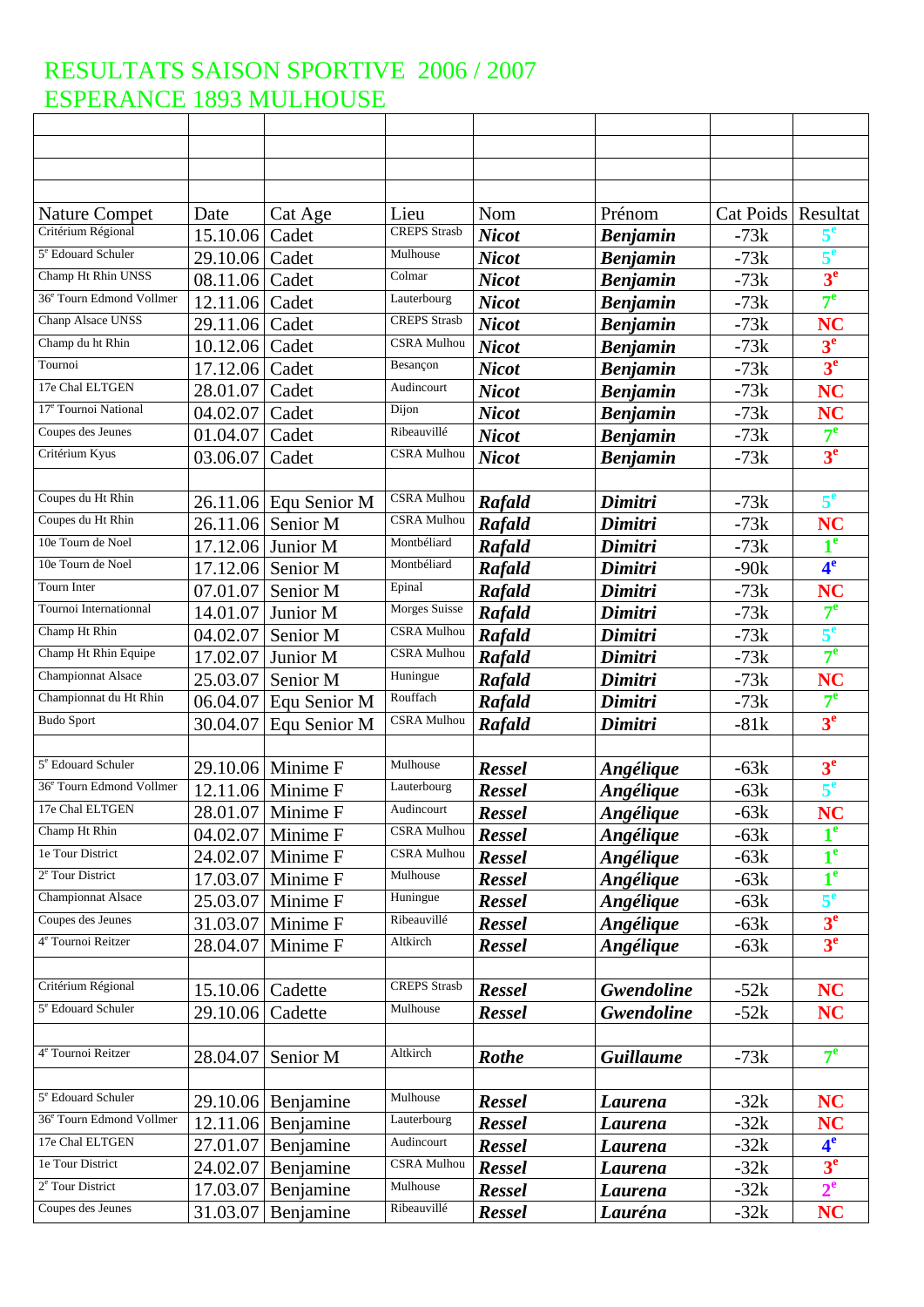| Coupes des Jeunes Fair Play          | 31.03.07             | Benjamine            | Ribeauvillé        | Ressel                           | Lauréna         | $-32k$               | $1^e$                       |
|--------------------------------------|----------------------|----------------------|--------------------|----------------------------------|-----------------|----------------------|-----------------------------|
| Tourn                                | 10.06.07             | Benjamine            | Wintzenheim        | <b>Ressel</b>                    | Lauréna         | $-32k$               | 3 <sup>e</sup>              |
|                                      |                      |                      |                    |                                  |                 |                      |                             |
|                                      |                      |                      |                    |                                  |                 |                      |                             |
| <b>Nature Compet</b>                 | Date                 | Cat Age              | Lieu               | Nom                              | Prénom          | Cat Poids   Resultat |                             |
| 5 <sup>e</sup> Edouard Schuler       | 29.10.06             | Minime M             | Mulhouse           | <b>Rummelhardt</b>               | <b>Mehdi</b>    | $-50k$               | <b>NC</b>                   |
| 36 <sup>e</sup> Tourn Edmond Vollmer |                      | $12.11.06$ Minime M  | Lauterbourg        | <b>Rummelhardt</b>               | <b>Mehdi</b>    | $-50k$               | <b>NC</b>                   |
| Champ Ht Rhin                        | 04.02.07             | Minime M             | <b>CSRA</b> Mulhou | <b>Rummelhardt</b>               | <b>Mehdi</b>    | $-50k$               | <b>NC</b>                   |
| 1e Tour District                     | 24.02.07             | Minime M             | <b>CSRA Mulhou</b> | <b>Rummelhardt</b>               | <b>Mehdi</b>    | $-50k$               | <b>NC</b>                   |
| 2 <sup>e</sup> Tour District         | 17.03.07             | Minime M             | Mulhouse           | <b>Rummelhardt</b>               | Mehdi           | $-50k$               | 5 <sup>e</sup>              |
| Coupes des Jeunes                    | 01.04.07             | Minime M             | Ribeauvillé        | <b>Rummelhardt</b>               | <b>Mehdi</b>    | $-50k$               | <b>NC</b>                   |
| Tourn Baumgartner                    | 22.04.07             | Minime M             | Belfort            | <b>Rummelhardt</b>               | <b>Mehdi</b>    | $-50k$               | <b>NC</b>                   |
| 4 <sup>e</sup> Tournoi Reitzer       | 28.04.07             | Minime M             | Altkirch           | <b>Rummelhardt</b>               | <b>Mehdi</b>    | $-50k$               | 5 <sup>e</sup>              |
| Tourn Lombard                        | 03.06.07             | Minime M             | Champagney         | <b>Rummelhardt</b>               | Mehdi           | $-50k$               | $2^e$                       |
|                                      |                      |                      |                    |                                  |                 |                      |                             |
| 5 <sup>e</sup> Edouard Schuler       |                      | $29.10.06$ Benjamine | Mulhouse           | <b>Rummelhardt</b>               | <b>Nisrine</b>  | $-36k$               | $2^e$                       |
| 36 <sup>e</sup> Tourn Edmond Vollmer | 12.11.06             | Benjamine            | Lauterbourg        | <b>Rummelhardt</b>               | <b>Nisrine</b>  | $-36k$               | 5 <sup>e</sup>              |
| 1e Tour District                     | 24.02.07             | Benjamine            | <b>CSRA</b> Mulhou | <b>Rummelhardt</b>               | <b>Nisrine</b>  | $-40k$               | $2^e$                       |
| 2 <sup>e</sup> Tour District         | 17.03.07             | Benjamine            | Mulhouse           | <b>Rummelhardt</b>               | <b>Nisrine</b>  | $-40k$               | 3 <sup>e</sup>              |
| Coupes des Jeunes                    | 31.03.07             | Benjamine            | Ribeauvillé        | <b>Rummelhardt</b>               | <b>Nisrine</b>  | $-40k$               | <b>NC</b>                   |
| Tourn Baumgartner                    | 22.04.07             | Benjamine            | Belfort            | <b>Rummelhardt</b>               | <b>Nisrine</b>  | $-40k$               | 3 <sup>e</sup>              |
| 4 <sup>e</sup> Tournoi Reitzer       | 28.04.07             | Benjamine            | Altkirch           | <b>Rummelhardt</b>               | <b>Nisrine</b>  | $-40k$               | 3 <sup>e</sup>              |
| Tourn Lombard                        | 03.06.07             | Benjamine            | Champagney         | <b>Rummelhardt</b>               | <b>Nisrine</b>  | $-40k$               | 1 <sup>e</sup>              |
| Tourn                                | 10.06.07             | Benjamine            | Wintzenheim        | <b>Rummelhardt</b>               | <b>Nisrine</b>  | $-40k$               | $2^e$                       |
|                                      |                      |                      |                    |                                  |                 |                      |                             |
| 5 <sup>e</sup> Edouard Schuler       |                      | 29.10.06 Minime M    | Mulhouse           | Saada                            | <b>Mehdi</b>    | $-55k$               | <b>NC</b>                   |
| 17e Chal ELTGEN                      | 28.01.07             | Minime M             | Audincourt         | <b>Saada</b>                     | <b>Mehdi</b>    | $-55k$               | 5 <sup>e</sup>              |
| Champ Ht Rhin                        | 04.02.07             | Minime M             | <b>CSRA</b> Mulhou | Saada                            | <b>Mehdi</b>    | $-55k$               | $7^{\circ}$                 |
| 1e Tour District                     | 24.02.07             | Minime M             | <b>CSRA Mulhou</b> | Saada                            | <b>Mehdi</b>    | $-55k$               | $2^e$                       |
| 2 <sup>e</sup> Tour District         | 17.03.07             | Minime M             | Mulhouse           | Saada                            | <b>Mehdi</b>    | $-55k$               | 2 <sup>e</sup>              |
| <b>Championnat Alsace</b>            | 25.02.07             | Minime M             | Huningue           | Saada                            | Mehdi           | $-55k$               | <b>NC</b>                   |
| Coupes des Jeunes                    |                      | 01.04.07 Minime M    | Ribeauvillé        | <b>Saada</b>                     | Mehdi           | $-55k$               | <b>NC</b>                   |
| Tourn Baumgartner                    | 22.04.07             | Minime M             | Belfort            | <b>Saada</b>                     | <b>Mehdi</b>    | $-55k$               | <b>NC</b>                   |
| <b>Tourn Lombard</b>                 | 03.06.07             | Minime M             | Champagney         | Saada                            | <b>Mehdi</b>    | $-55k$               | <b>NC</b>                   |
|                                      |                      |                      |                    |                                  |                 |                      |                             |
| 17e Chal ELTGEN                      | 27.01.07             | Mini-Poussin         | Audincourt         | Sadi                             | <b>Illiasse</b> | $-19k$               | 4 <sup>e</sup>              |
|                                      |                      |                      |                    |                                  |                 |                      |                             |
| 5 <sup>e</sup> Edouard Schuler       |                      | 29.10.06 Minime M    | Mulhouse           | <b>Schuler</b>                   | Kevin           | $-55k$               | $2^e$                       |
| 36 <sup>e</sup> Tourn Edmond Vollmer |                      | $12.11.06$ Minime M  | Lauterbourg        | <b>Schuler</b>                   | Kevin           | $-55k$               | 1 <sup>e</sup>              |
| Tournoi                              |                      | 17.12.06 Minime M    | Besançon           | <b>Schuler</b>                   | Kevin           | $-55k$               | $2^e$                       |
| 17e Chal ELTGEN                      |                      | Minime M             | Audincourt         | <b>Schuler</b>                   | <b>Kevin</b>    |                      | 1 <sup>e</sup>              |
| Champ Ht Rhin                        | 28.01.07<br>04.02.07 |                      | <b>CSRA Mulhou</b> | <b>Schuler</b>                   | Kevin           | $-55k$               | 2 <sup>e</sup>              |
| Tournoi International                |                      | Minime M<br>Minime M | <b>LAVAL</b>       |                                  |                 | $-55k$               |                             |
| 1 <sup>er</sup> Tour District        | 17.02.07<br>24.02.07 | Minime M             | <b>CSRA</b> Mulhou | <b>Schuler</b><br><b>Schuler</b> | Kevin<br>Kevin  | $-55k$               | <b>NC</b><br>1 <sup>e</sup> |
| <sup>2e</sup> Tour District          |                      |                      | Mulhouse           |                                  |                 | $-55k$               | 1 <sup>e</sup>              |
| Championnat Alsace                   | 17.03.07             | Minime M             | Huningue           | <b>Schuler</b>                   | Kevin           | $-55k$               |                             |
| Coupes des Jeunes                    | 25.03.07             | Minime M             | Ribeauvillé        | <b>Schuler</b>                   | Kevin           | $-55k$               | $2^e$                       |
| Tourn Baumgartner                    | 01.04.07             | Minime M             | Belfort            | <b>Schuler</b>                   | Kevin           | $-55k$               | $2^e$                       |
| 4 <sup>e</sup> Tournoi Reitzer       | 22.04.07             | Minime M             | Altkirch           | <b>Schuler</b>                   | Kevin           | $-60k$               | $2^e$                       |
| Cpes Interrégionales                 | 28.04.07             | Minime M             |                    | <b>Schuler</b>                   | Kevin           | $-55k$               | $2^e$                       |
|                                      | 13.05.07             | Minime M             | Besançon           | <b>Schuler</b>                   | Kevin           | $-55k$               | $2^e$                       |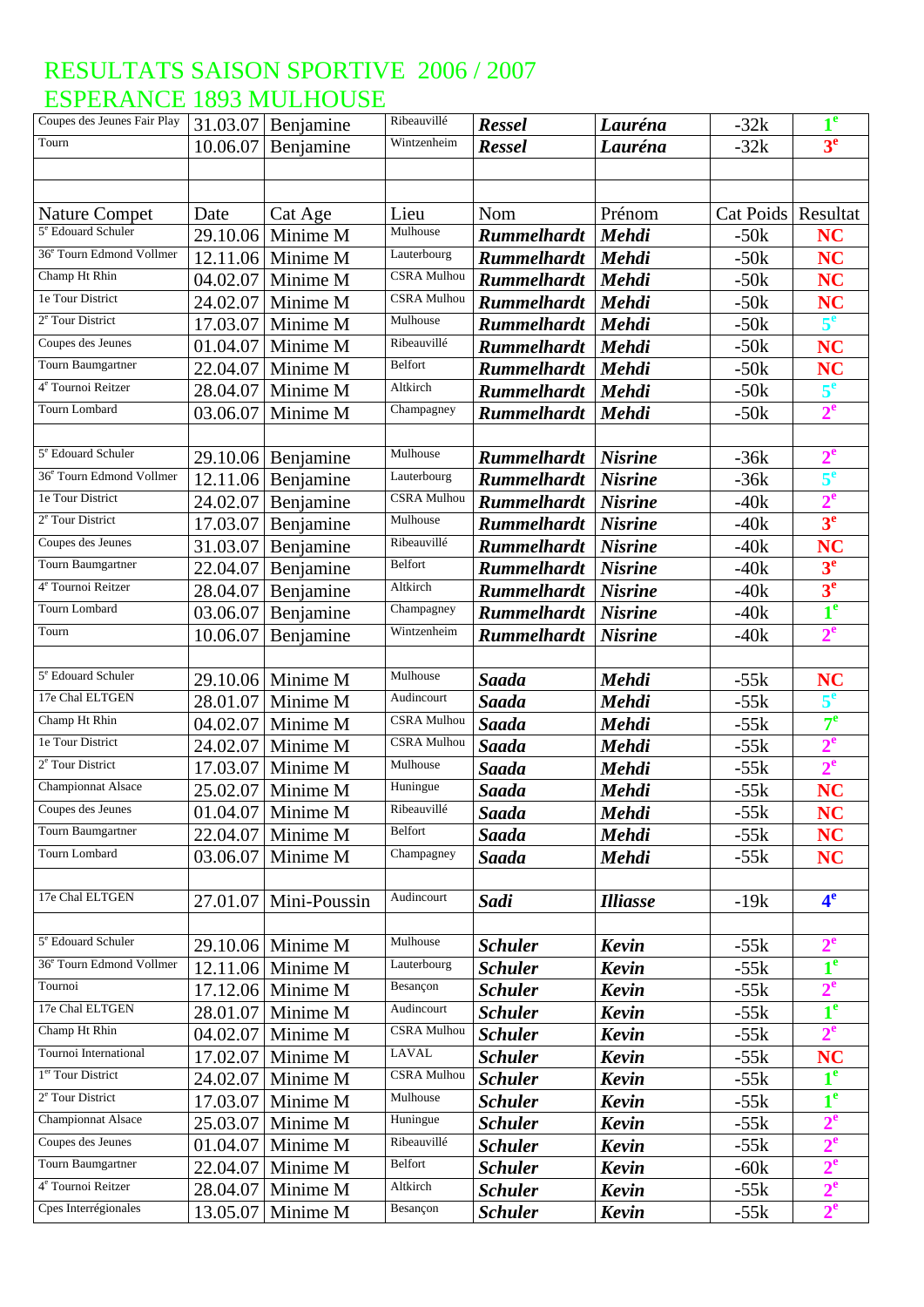| Champ Ht Rhin                        |                  | 03.06.07 Minime M | <b>CSRA</b> Mulhou  | <b>Schuler</b>    | <b>Kevin</b>    | $-60k$               | 1 <sup>e</sup>            |
|--------------------------------------|------------------|-------------------|---------------------|-------------------|-----------------|----------------------|---------------------------|
|                                      |                  |                   |                     |                   |                 |                      |                           |
|                                      |                  |                   |                     |                   |                 |                      |                           |
|                                      |                  |                   |                     |                   |                 |                      |                           |
| <b>Nature Compet</b>                 | Date             | Cat Age           | Lieu                | Nom               | Prénom          | Cat Poids   Resultat |                           |
| Coupes du Ht Rhin Equipe             | 26.11.06         | Senior F          | <b>CSRA</b> Mulhou  | <b>Schuler</b>    | <b>Nathalie</b> | $+63k$               |                           |
| Tournoi                              | 17.12.06         | Senior F          | Besançon            | <b>Schuler</b>    | <b>Nathalie</b> | $-70k$               | $1^e$                     |
| <b>Championnat Alsace</b>            | 14.04.07         | Equ Senior F      | <b>CREPS</b> Stras  | <b>Schuler</b>    | <b>Nathalie</b> | $-70k$               | $5^e$                     |
| 4 <sup>e</sup> Tournoi Reitzer       | 28.04.07         | Senior F          | Altkirch            | <b>Schuler</b>    | <b>Nathalie</b> | $-63k$               | $2^e$                     |
| <b>Budo Sport</b>                    | 30.04.07         | Equ Senior F      | <b>CSRA Mulhou</b>  | <b>Schuler</b>    | <b>Nathalie</b> | $-70k$               | 3 <sup>e</sup>            |
|                                      |                  |                   |                     |                   |                 |                      |                           |
| 36 <sup>e</sup> Tourn Edmond Vollmer |                  | 12.11.06 Minime F | Lauterbourg         | <b>Srbulovic</b>  | <b>Bojana</b>   | $-70k$               | 3 <sup>e</sup>            |
| Tournoi                              | 17.12.06         | Minime F          | Besançon            | <b>Srbulovic</b>  | <b>Bojana</b>   | $-70k$               | $2^e$                     |
| 17e Chal ELTGEN                      | 28.01.07         | Minime F          | Audincourt          | <b>Srbulovic</b>  | <b>Bojana</b>   | $-70k$               | $2^e$                     |
| Champ Ht Rhin                        | 04.02.07         | Minime F          | <b>CSRA Mulhou</b>  | <b>Srbulovic</b>  | <b>Bojana</b>   | $-70k$               | 5 <sup>e</sup>            |
| le Tour District                     | 24.02.07         | Minime F          | <b>CSRA Mulhou</b>  | <b>Srbulovic</b>  | <b>Bojana</b>   | $-70k$               | 1 <sup>e</sup>            |
| 2 <sup>e</sup> Tour District         | 17.03.07         | Minime F          | Mulhouse            | <b>Srbulovic</b>  | <b>Bojana</b>   | $-70k$               | 1 <sup>e</sup>            |
| <b>Championnat Alsace</b>            | 25.03.07         | Minime F          | Huningue            | <b>Srbuloviv</b>  | <b>Bojana</b>   | $-70k$               | 5 <sup>e</sup>            |
| Coupes des Jeunes                    | 31.03.07         | Minime F          | Ribeauvillé         | <b>Srbulovic</b>  | <b>Bojana</b>   | $-70k$               | 3 <sup>e</sup>            |
| Cpes Interrégionales                 | 13.05.07         | Minime F          | Besançon            | <b>Srbulovic</b>  | <b>Bojana</b>   | $-70k$               | <b>NC</b>                 |
| <b>Tourn Lombard</b>                 | 03.06.07         | Minime F          | Champagney          | <b>Srbulovic</b>  | <b>Bojana</b>   | $-70k$               | 1 <sup>e</sup>            |
|                                      |                  |                   |                     |                   |                 |                      |                           |
| Animation                            | 05.05.07         | Benjamine         | Boutzwiller         | <b>Stimpling</b>  | Cécilia         | $-36k$               | <b>Argent</b>             |
| Tourn Lombard                        | 03.06.07         | Benjamine         | Champagney          | <b>Stimpling</b>  | Cécilia         | $-36k$               | 3 <sup>e</sup>            |
|                                      |                  |                   |                     |                   |                 |                      |                           |
| Critérium Régional                   | 15.10.06         | Cadette           | <b>CREPS</b> Strasb | <b>Tawongsa</b>   | <b>Ketwadee</b> | $-44k$               | $2^e$                     |
| 5 <sup>e</sup> Edouard Schuler       | 29.10.06         | Cadette           | Mulhouse            | <b>Tawongsa</b>   | <b>Ketwadee</b> | $-44k$               | 1 <sup>e</sup>            |
| Champ Ht Rhin UNSS                   | 08.11.06         | Cadette           | Colmar              | <b>Tawongsa</b>   | <b>Ketwadee</b> | $-44k$               | $2^e$                     |
| 36 <sup>e</sup> Tourn Edmond Vollmer | 12.11.06         | Cadette           | Lauterbourg         | <b>Tawongsa</b>   | <b>Ketwadee</b> | $-44k$               | $2^e$                     |
| Chanp Alsace UNSS                    | 29.11.06         | Cadette           | <b>CREPS</b> Strasb | <b>Tawongsa</b>   | <b>Ketwadee</b> | $-44k$               | 2 <sup>e</sup>            |
| Champ du ht Rhin                     | 10.12.06 Cadette |                   | <b>CSRA Mulhou</b>  | <b>Tawongsa</b>   | <b>Ketwadee</b> | $-44k$               | $2^e$                     |
| Tournoi                              | 17.12.06 Cadette |                   | Besançon            | <b>Tawongsa</b>   | <b>Ketwadee</b> | $-44k$               | $\blacksquare$<br>T       |
| Tournoi Internationnal               | 14.01.07         | Cadette           | Morges Suisse       | <b>Tawongsa</b>   | <b>Ketwadee</b> | $-44k$               | $2^{\mathrm{e}}$          |
| Championnat d'Alsace                 | 21.01.07         | Cadette           | <b>COLMAR</b>       | <b>Tawongsa</b>   | <b>Ketwadee</b> | $-44k$               | $2^e$                     |
| 17e Chal ELTGEN                      | 28.01.07         | Cadette           | Audincourt          | <b>Tawongsa</b>   | <b>Ketwadee</b> | $-48k$               | 3 <sup>e</sup>            |
| 17 <sup>e</sup> Tournoi National     | 04.02.07         | Cadette           | Dijon               | <b>Tawongsa</b>   | <b>Ketwadee</b> | $-44k$               | <b>NC</b>                 |
| Coupes Interrégionales               | 10.03.07         | Cadette           | Saint-Dié           | <b>Tawongsa</b>   | <b>Ketwadee</b> | $-44k$               | <b>NC</b>                 |
| Coupes des Jeunes                    | 31.03.07         | Cadette           | Ribeauvillé         | <b>Tawongsa</b>   | <b>Ketwadee</b> | $-48k$               | $\overline{\mathbf{1}^e}$ |
| 4 <sup>e</sup> Tournoi Reitzer       | 28.04.07         | Cadette           | Altkirch            | <b>Tawongsa</b>   | <b>Ketwadee</b> | $-48k$               | 1 <sup>e</sup>            |
| Critérium Kyus                       | 03.06.07         | Cadette           | <b>CSRA Mulhou</b>  | <b>Tawongsa</b>   | <b>Ketwadee</b> | $-48k$               | 1 <sup>e</sup>            |
|                                      |                  |                   |                     |                   |                 |                      |                           |
| 5 <sup>e</sup> Edouard Schuler       | 29.10.06         | Benjamine         | Mulhouse            | <b>Thafournel</b> | <b>Aurore</b>   | $-32k$               | 5 <sup>e</sup>            |
|                                      |                  |                   |                     |                   |                 |                      |                           |
| 5 <sup>e</sup> Edouard Schuler       | 29.10.06 Poussin |                   | Mulhouse            | <b>Thafournel</b> | Axel            | $-31k$               | 3 <sup>e</sup>            |
| 10e Tourn de Noel                    | 16.12.06 Poussin |                   | Montbéliard         | <b>Thafournel</b> | Axel            | $-30k$               | 4 <sup>e</sup>            |
|                                      |                  |                   |                     |                   |                 |                      |                           |
| Critérium Régional                   | 15.10.06         | Cadette           | <b>CREPS</b> Strasb | <b>Tran</b>       | <b>Mélanie</b>  | $-48k$               | 1 <sup>e</sup>            |
| 5 <sup>e</sup> Edouard Schuler       | 29.10.06 Cadette |                   | Mulhouse            | <b>Tran</b>       | <b>Mélanie</b>  | $-48k$               | 1 <sup>e</sup>            |
| Champ du ht Rhin                     | 10.12.06 Cadette |                   | <b>CSRA Mulhou</b>  | <b>Tran</b>       | <b>Mélanie</b>  | $-48k$               | 1 <sup>e</sup>            |
| Tournoi                              | 17.12.06         | Cadette           | Besançon            | <b>Tran</b>       | <b>Mélanie</b>  | $-48k$               | $2^e$                     |
|                                      |                  |                   |                     |                   |                 |                      |                           |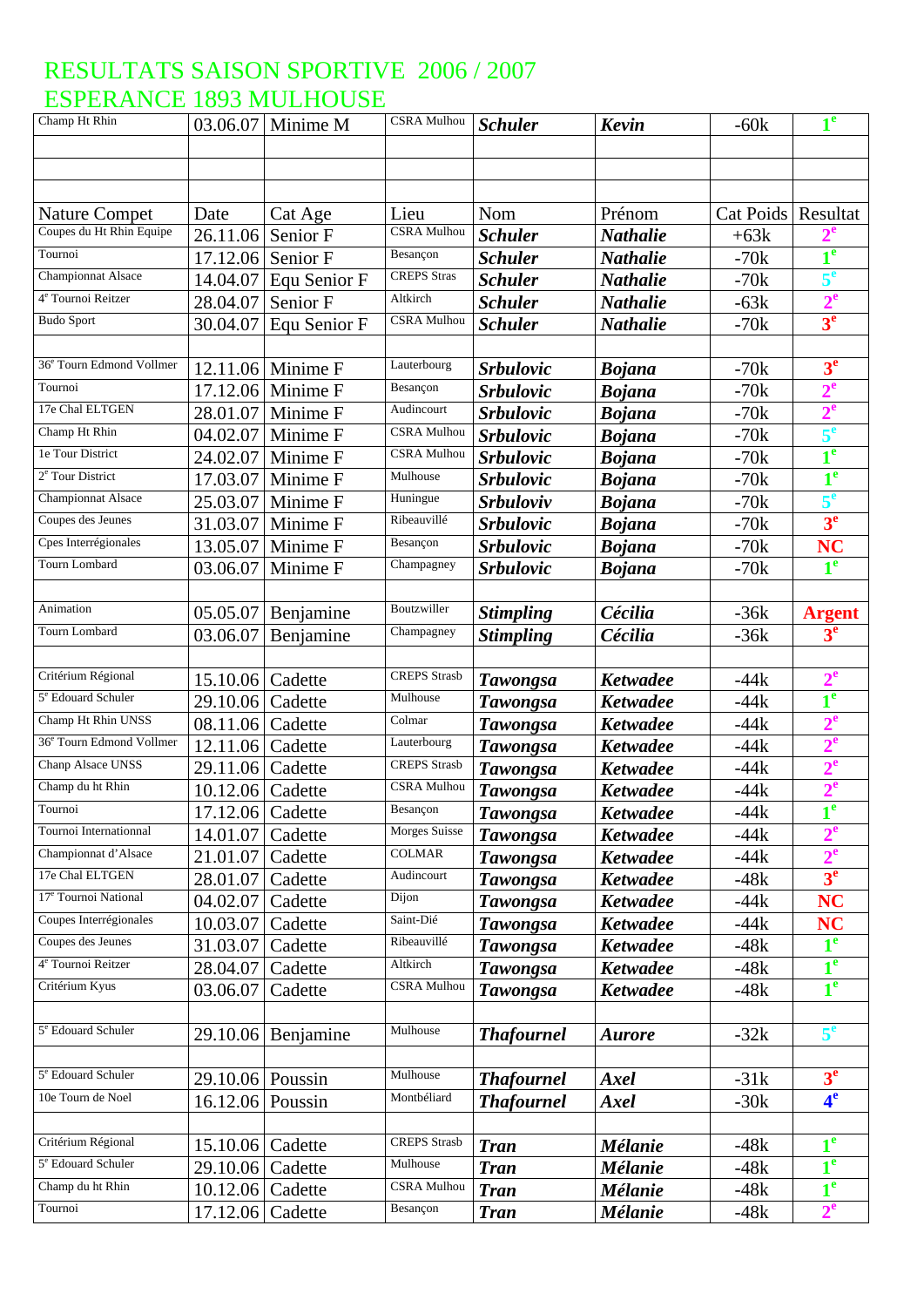| Coupes Interrégionales               | 10.03.07 Cadette |                         | Saint-Dié          | <b>Tran</b>    | <b>Mélanie</b> | $-48k$    | <b>NC</b>        |
|--------------------------------------|------------------|-------------------------|--------------------|----------------|----------------|-----------|------------------|
|                                      |                  |                         |                    |                |                |           |                  |
|                                      |                  |                         |                    |                |                |           |                  |
|                                      |                  |                         |                    |                |                |           |                  |
|                                      |                  |                         |                    |                |                |           |                  |
| <b>Nature Compet</b>                 | Date             | Cat Age                 | Lieu               | Nom            | Prénom         | Cat Poids | Resultat         |
| Kata 1er Dan                         | 16.01.07         | Junior                  | <b>CSRA</b> Mulhou | Wespiser       | <b>Simon</b>   | $-73k$    | 1 <sup>e</sup>   |
| Champ Ht Rhin Equipe                 | 17.02.07         | Junior M                | <b>CSRA Mulhou</b> | Wespiser       | <b>Simon</b>   | $-73k$    | $7^e$            |
|                                      |                  |                         |                    |                |                |           |                  |
| 4 <sup>e</sup> Tournoi Reitzer       | 28.04.07         | Poussin                 | Altkirch           | Zazou          | Yassir         | $-27k$    | 4 <sup>e</sup>   |
|                                      |                  |                         |                    |                |                |           |                  |
| Coupes du Ht Rhin                    |                  | $26.11.06$ Equ Senior M | <b>CSRA Mulhou</b> | <b>Zekkara</b> | <b>Kamel</b>   | $-66k$    | 5 <sup>e</sup>   |
| Coupes du Ht Rhin                    | 26.11.06         | Senior M                | <b>CSRA Mulhou</b> | <b>Zekkara</b> | <b>Kamel</b>   | $-66k$    | <b>NC</b>        |
| Tourn de Noel                        | 17.12.06         | Senior M                | Montbéliard        | Zekkara        | <b>Kamel</b>   | $-66k$    | 3 <sup>e</sup>   |
| Tourn Inter                          | 07.01.07         | Senior M                | Epinal             | <b>Zekkara</b> | <b>Kamel</b>   | $-66k$    | <b>NC</b>        |
| Champ Ht Rhin                        | 04.02.07         | Senior M                | <b>CSRA</b> Mulhou | <b>Zekkara</b> | <b>Kamel</b>   | $-66k$    | <b>NC</b>        |
| Championnat du Ht Rhin               | 06.04.07         | Equ Senior M            | Rouffach           | Zekkara        | <b>Kamel</b>   | -66k      | $7^e$            |
| 4 <sup>e</sup> Tournoi Reitzer       | 28.04.07         | Senior M                | Altkirch           | <b>Zekkara</b> | <b>Kamel</b>   | $-66k$    | 3 <sup>e</sup>   |
| <b>Budo Sport</b>                    | 30.04.07         | Equ Senior M            | <b>CSRA Mulhou</b> | <b>Zekkara</b> | <b>Kamel</b>   | $-66k$    | 3 <sup>e</sup>   |
|                                      |                  |                         |                    |                |                |           |                  |
| 5 <sup>e</sup> Edouard Schuler       |                  | 29.10.06 Minime M       | Mulhouse           | <b>Zekkara</b> | <b>Mohamed</b> | $-46k$    | 5 <sup>e</sup>   |
| 36 <sup>e</sup> Tourn Edmond Vollmer |                  | $12.11.06$ Minime M     | Lauterbourg        | <b>Zekkara</b> | <b>Mohamed</b> | $-46k$    | <b>NC</b>        |
| 17e Chal ELTGEN                      | 28.01.07         | Minime M                | Audincourt         | <b>Zekkara</b> | <b>Mohamed</b> | $-50k$    | 9 <sup>e</sup>   |
| Champ Ht Rhin                        | 04.02.07         | Minime M                | <b>CSRA Mulhou</b> | <b>Zekkara</b> | <b>Mohamed</b> | $-50k$    | NC               |
| 1e Tour District                     | 24.02.07         | Minime M                | <b>CSRA</b> Mulhou | <b>Zekkara</b> | <b>Mohamed</b> | $-50k$    | 3 <sup>e</sup>   |
| 2 <sup>e</sup> Tour District         | 17.03.07         | Minime M                | Mulhouse           | Zekkara        | <b>Mohamed</b> | $-50k$    | $2^e$            |
| Coupes des Jeunes                    | 01.04.07         | Minime M                | Ribeauvillé        | <b>Zekkara</b> | <b>Mohamed</b> | $-50k$    | 7 <sup>e</sup>   |
| 4 <sup>e</sup> Tournoi Reitzer       | 28.04.07         | Minime M                | Altkirch           | <b>Zekkara</b> | <b>Mohamed</b> | $-55k$    | $\overline{6}^e$ |
| Champ Ht Rhin                        | 03.06.07         | Minime M                | <b>CSRA Mulhou</b> | <b>Zekkara</b> | <b>Mohamed</b> | $-55$     | 1 <sup>e</sup>   |
|                                      |                  |                         |                    |                |                |           |                  |
| Tourn Inter                          | 07.01.07         | Senior M                | Epinal             | <b>Zouhair</b> | Youssef        | $-73k$    | <b>NC</b>        |
| Champ Ht Rhin                        | 04.02.07         | Senior M                | <b>CSRA Mulhou</b> | Zouhair        | Youssef        | $-73k$    |                  |
| <b>Championnat Alsace</b>            | 25.02.07         | Senior M                | Huningue           | Zouhair        | Youssef        | $-73k$    | 3 <sup>e</sup>   |
| 4 <sup>e</sup> Tournoi Reitzer       | 28.04.07         | Senior M                | Altkirch           | Zouhair        | Youssef        | $-73k$    | 3 <sup>e</sup>   |
| <b>Budo Sport</b>                    | 30.04.07         | Equ Senior M            | <b>CSRA</b> Mulhou | <b>Zouhair</b> | Youssef        | $-73k$    | 3 <sup>e</sup>   |
|                                      |                  |                         |                    |                |                |           |                  |
|                                      |                  |                         |                    |                |                |           |                  |
|                                      |                  |                         |                    |                |                |           |                  |
|                                      |                  |                         |                    |                |                |           |                  |
|                                      |                  |                         |                    |                |                |           |                  |
|                                      |                  |                         |                    |                |                |           |                  |
|                                      |                  |                         |                    |                |                |           |                  |
|                                      |                  |                         |                    |                |                |           |                  |
|                                      |                  |                         |                    |                |                |           |                  |
|                                      |                  |                         |                    |                |                |           |                  |
|                                      |                  |                         |                    |                |                |           |                  |
|                                      |                  |                         |                    |                |                |           |                  |
|                                      |                  |                         |                    |                |                |           |                  |
|                                      |                  |                         |                    |                |                |           |                  |
|                                      |                  |                         |                    |                |                |           |                  |